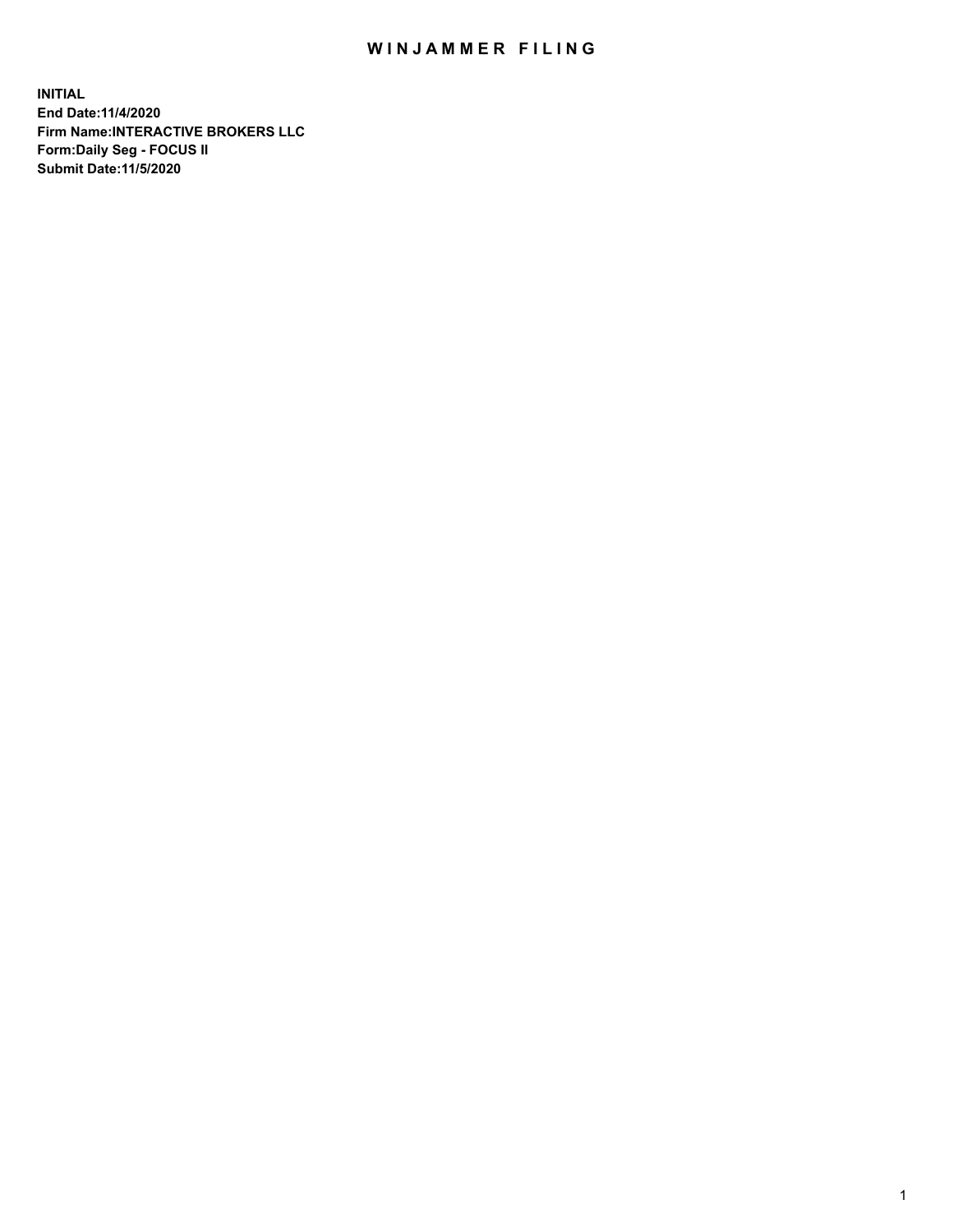**INITIAL End Date:11/4/2020 Firm Name:INTERACTIVE BROKERS LLC Form:Daily Seg - FOCUS II Submit Date:11/5/2020 Daily Segregation - Cover Page**

| Name of Company                                                                                                                                                                                                                                                                                                                | <b>INTERACTIVE BROKERS LLC</b>                                                   |  |
|--------------------------------------------------------------------------------------------------------------------------------------------------------------------------------------------------------------------------------------------------------------------------------------------------------------------------------|----------------------------------------------------------------------------------|--|
| <b>Contact Name</b>                                                                                                                                                                                                                                                                                                            | James Menicucci                                                                  |  |
| <b>Contact Phone Number</b>                                                                                                                                                                                                                                                                                                    | 203-618-8085                                                                     |  |
| <b>Contact Email Address</b>                                                                                                                                                                                                                                                                                                   | jmenicucci@interactivebrokers.c<br>om                                            |  |
| FCM's Customer Segregated Funds Residual Interest Target (choose one):<br>a. Minimum dollar amount: ; or<br>b. Minimum percentage of customer segregated funds required:% ; or<br>c. Dollar amount range between: and; or<br>d. Percentage range of customer segregated funds required between:% and%.                         | <u>0</u><br>$\overline{\mathbf{0}}$<br>155,000,000 245,000,000<br>0 <sub>0</sub> |  |
| FCM's Customer Secured Amount Funds Residual Interest Target (choose one):<br>a. Minimum dollar amount: ; or<br>b. Minimum percentage of customer secured funds required:% ; or<br>c. Dollar amount range between: and; or<br>d. Percentage range of customer secured funds required between:% and%.                           | <u>0</u><br>$\overline{\mathbf{0}}$<br>80,000,000 120,000,000<br>0 <sub>0</sub>  |  |
| FCM's Cleared Swaps Customer Collateral Residual Interest Target (choose one):<br>a. Minimum dollar amount: ; or<br>b. Minimum percentage of cleared swaps customer collateral required:% ; or<br>c. Dollar amount range between: and; or<br>d. Percentage range of cleared swaps customer collateral required between:% and%. | <u>0</u><br>$\underline{\mathbf{0}}$<br>0 <sub>0</sub><br>0 <sub>0</sub>         |  |

Attach supporting documents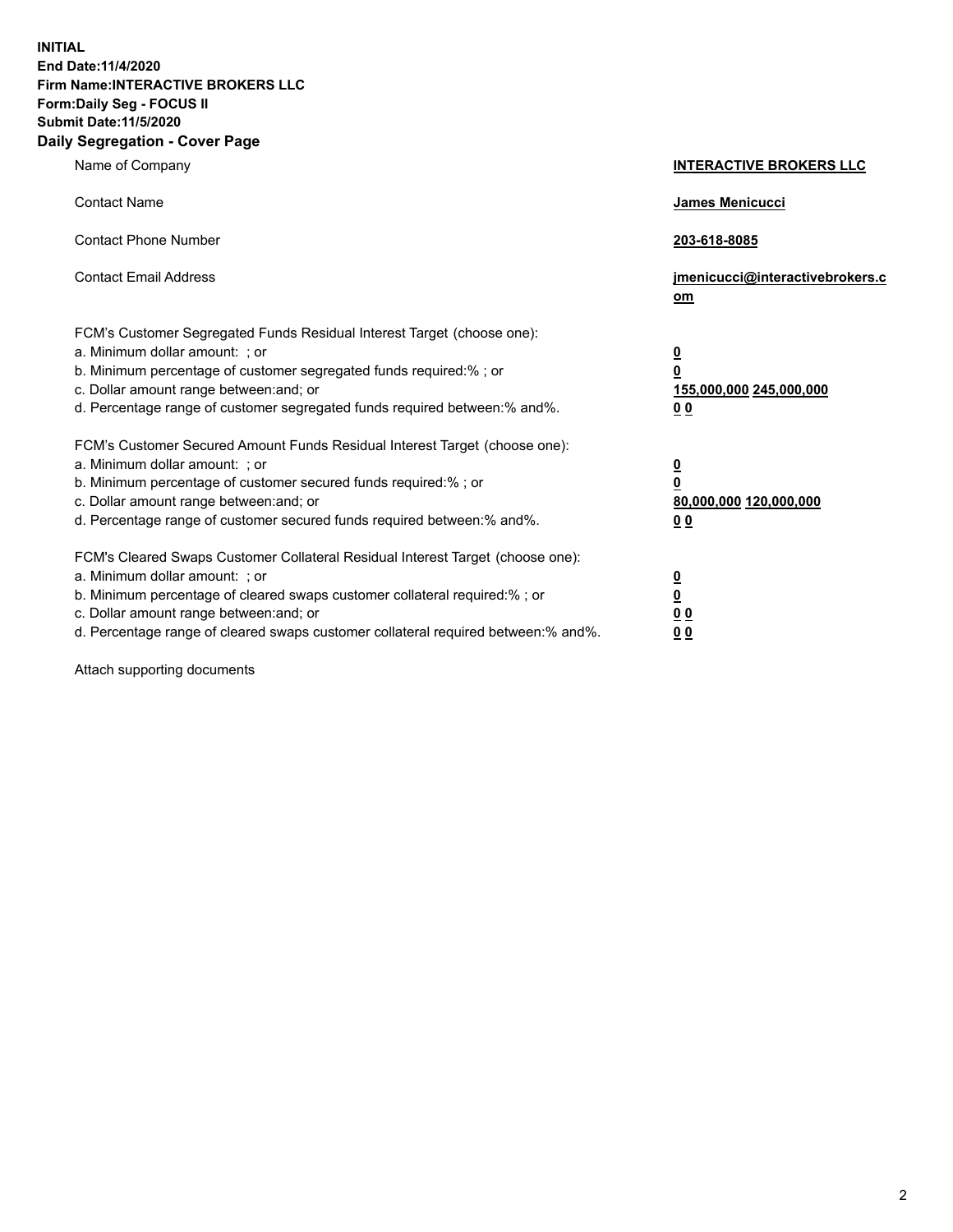**INITIAL End Date:11/4/2020 Firm Name:INTERACTIVE BROKERS LLC Form:Daily Seg - FOCUS II Submit Date:11/5/2020 Daily Segregation - Secured Amounts**

## Foreign Futures and Foreign Options Secured Amounts Amount required to be set aside pursuant to law, rule or regulation of a foreign government or a rule of a self-regulatory organization authorized thereunder **0** [7305] 1. Net ledger balance - Foreign Futures and Foreign Option Trading - All Customers A. Cash **570,563,869** [7315] B. Securities (at market) **0** [7317] 2. Net unrealized profit (loss) in open futures contracts traded on a foreign board of trade **1,959,621** [7325] 3. Exchange traded options a. Market value of open option contracts purchased on a foreign board of trade **3,095,753** [7335] b. Market value of open contracts granted (sold) on a foreign board of trade **-1,441,193** [7337] 4. Net equity (deficit) (add lines 1. 2. and 3.) **574,178,050** [7345] 5. Account liquidating to a deficit and account with a debit balances - gross amount **14,506** [7351] Less: amount offset by customer owned securities **0** [7352] **14,506** [7354] 6. Amount required to be set aside as the secured amount - Net Liquidating Equity Method (add lines 4 and 5) **574,192,556** [7355] 7. Greater of amount required to be set aside pursuant to foreign jurisdiction (above) or line 6. **574,192,556** [7360] FUNDS DEPOSITED IN SEPARATE REGULATION 30.7 ACCOUNTS 1. Cash in banks A. Banks located in the United States **19,425,169** [7500] B. Other banks qualified under Regulation 30.7 **0** [7520] **19,425,169** [7530] 2. Securities A. In safekeeping with banks located in the United States **499,947,000** [7540] B. In safekeeping with other banks qualified under Regulation 30.7 **0** [7560] **499,947,000** [7570] 3. Equities with registered futures commission merchants A. Cash **0** [7580] B. Securities **0** [7590] C. Unrealized gain (loss) on open futures contracts **0** [7600] D. Value of long option contracts **0** [7610] E. Value of short option contracts **0** [7615] **0** [7620] 4. Amounts held by clearing organizations of foreign boards of trade A. Cash **0** [7640] B. Securities **0** [7650] C. Amount due to (from) clearing organization - daily variation **0** [7660] D. Value of long option contracts **0** [7670] E. Value of short option contracts **0** [7675] **0** [7680] 5. Amounts held by members of foreign boards of trade A. Cash **164,155,820** [7700] B. Securities **0** [7710] C. Unrealized gain (loss) on open futures contracts **12,688,200** [7720] D. Value of long option contracts **3,095,753** [7730] E. Value of short option contracts **-1,441,193** [7735] **178,498,580** [7740] 6. Amounts with other depositories designated by a foreign board of trade **0** [7760] 7. Segregated funds on hand **0** [7765] 8. Total funds in separate section 30.7 accounts **697,870,749** [7770] 9. Excess (deficiency) Set Aside for Secured Amount (subtract line 7 Secured Statement Page 1 from Line 8) **123,678,193** [7380] 10. Management Target Amount for Excess funds in separate section 30.7 accounts **80,000,000** [7780] 11. Excess (deficiency) funds in separate 30.7 accounts over (under) Management Target **43,678,193** [7785]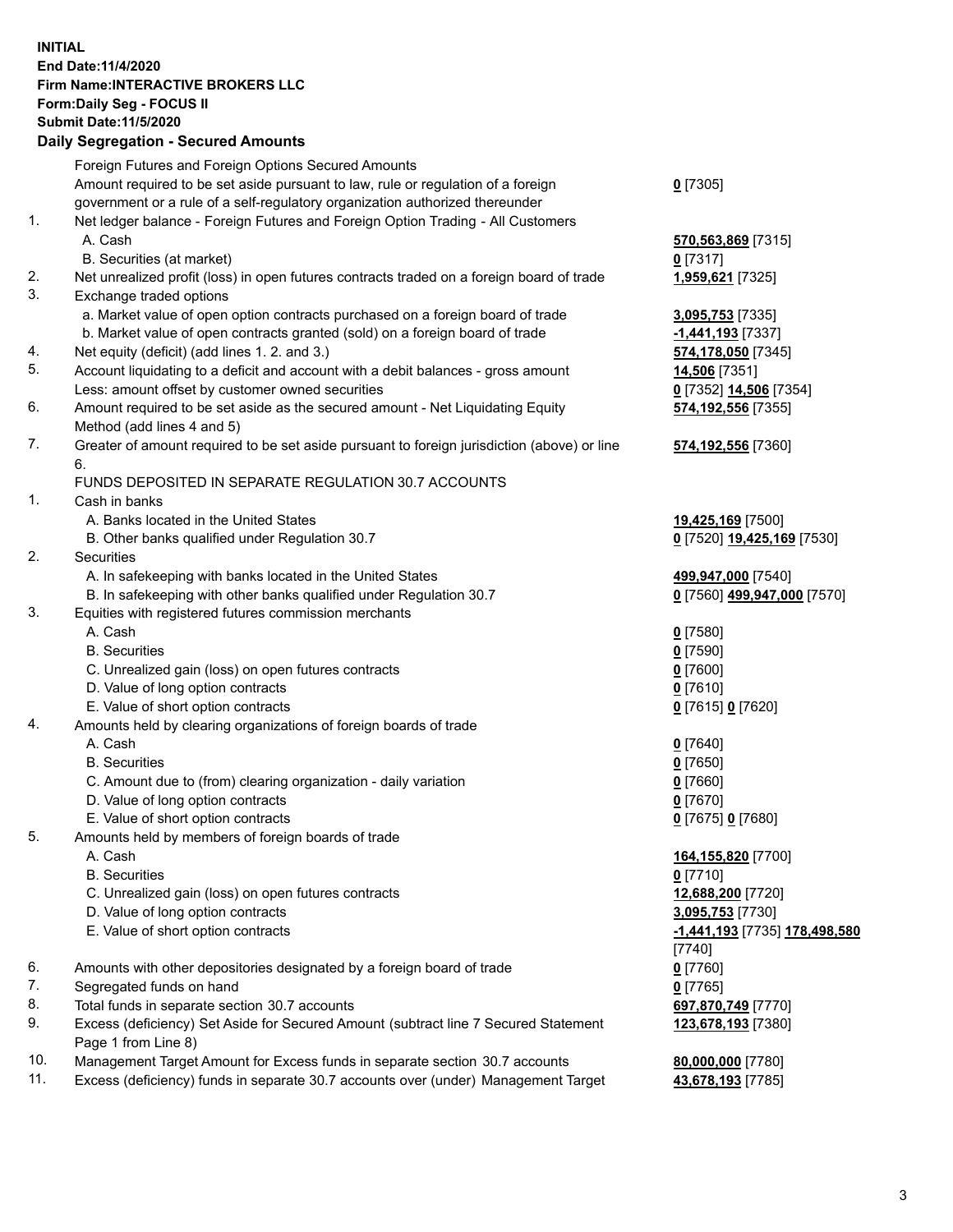**INITIAL End Date:11/4/2020 Firm Name:INTERACTIVE BROKERS LLC Form:Daily Seg - FOCUS II Submit Date:11/5/2020 Daily Segregation - Segregation Statement** SEGREGATION REQUIREMENTS(Section 4d(2) of the CEAct) 1. Net ledger balance A. Cash **5,584,558,456** [7010] B. Securities (at market) **0** [7020] 2. Net unrealized profit (loss) in open futures contracts traded on a contract market **-46,245,064** [7030] 3. Exchange traded options A. Add market value of open option contracts purchased on a contract market **285,000,752** [7032] B. Deduct market value of open option contracts granted (sold) on a contract market **-266,699,910** [7033] 4. Net equity (deficit) (add lines 1, 2 and 3) **5,556,614,234** [7040] 5. Accounts liquidating to a deficit and accounts with debit balances - gross amount **5,931,869** [7045] Less: amount offset by customer securities **0** [7047] **5,931,869** [7050] 6. Amount required to be segregated (add lines 4 and 5) **5,562,546,103** [7060] FUNDS IN SEGREGATED ACCOUNTS 7. Deposited in segregated funds bank accounts A. Cash **1,231,254,734** [7070] B. Securities representing investments of customers' funds (at market) **2,496,237,345** [7080] C. Securities held for particular customers or option customers in lieu of cash (at market) **0** [7090] 8. Margins on deposit with derivatives clearing organizations of contract markets A. Cash **8,501,956** [7100] B. Securities representing investments of customers' funds (at market) **1,974,939,779** [7110] C. Securities held for particular customers or option customers in lieu of cash (at market) **0** [7120] 9. Net settlement from (to) derivatives clearing organizations of contract markets **34,437,893** [7130] 10. Exchange traded options A. Value of open long option contracts **284,786,403** [7132] B. Value of open short option contracts **-266,661,288** [7133] 11. Net equities with other FCMs A. Net liquidating equity **0** [7140] B. Securities representing investments of customers' funds (at market) **0** [7160] C. Securities held for particular customers or option customers in lieu of cash (at market) **0** [7170] 12. Segregated funds on hand **0** [7150] 13. Total amount in segregation (add lines 7 through 12) **5,763,496,822** [7180] 14. Excess (deficiency) funds in segregation (subtract line 6 from line 13) **200,950,719** [7190] 15. Management Target Amount for Excess funds in segregation **155,000,000** [7194] 16. Excess (deficiency) funds in segregation over (under) Management Target Amount **45,950,719** [7198]

Excess